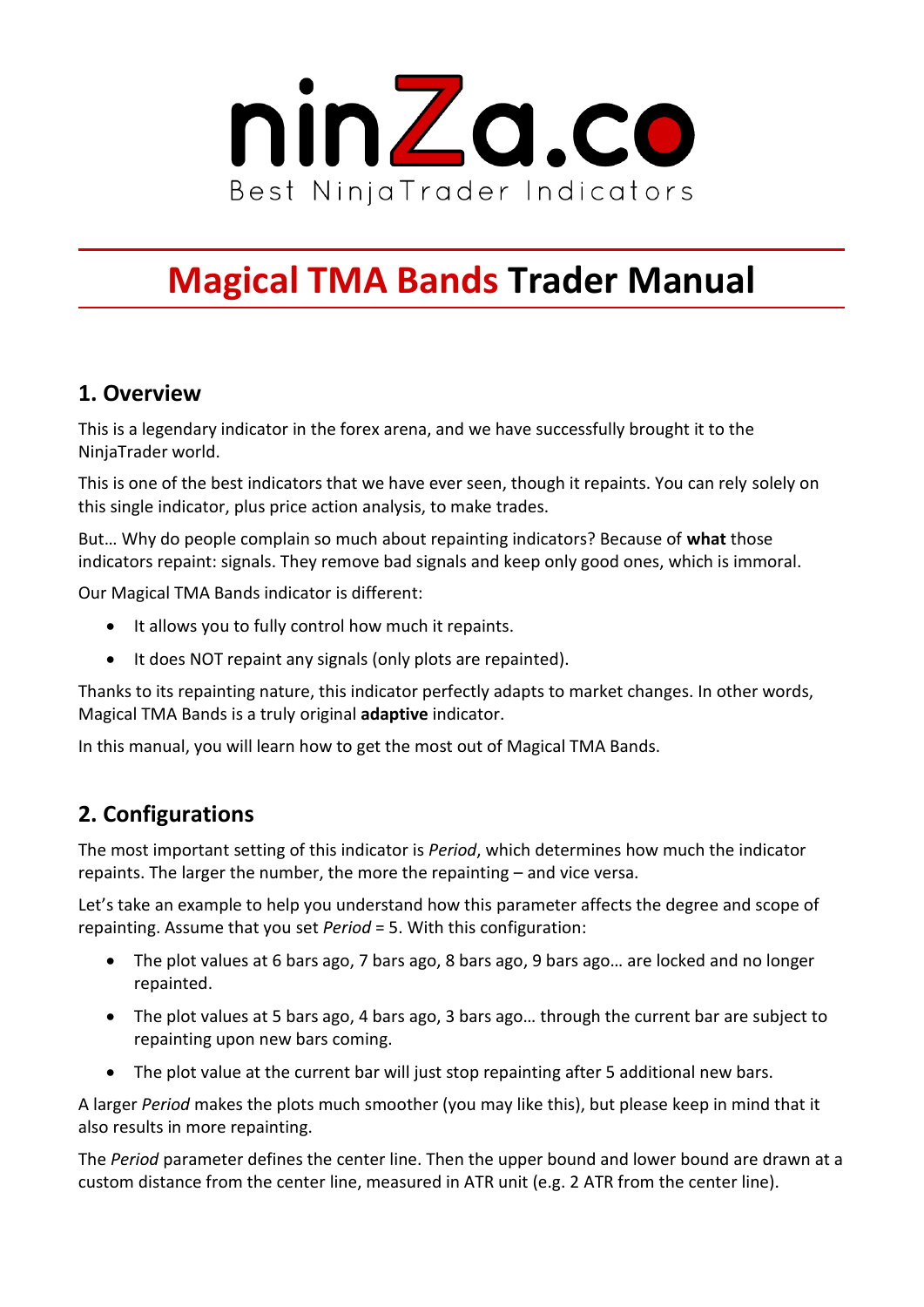## **3. Benefits**

#### **3.1. Trend Reading**

Magical TMA Bands makes trend reading easy! This awesome indicator was developed with the same purpose as renko or heiken ashi, which is to remove noises and help traders visualize trends with ease. Magical TMA Bands even does a more excellent job by letting you know the phase and strength of trends. How? You just need to look at the slope of the bands: whether it is steep, moderate, or flattening out!

#### **3.2. Potential of Trade**

Magical TMA Bands helps you know if there is remaining room (potential) for a good trade. Just pay attention to the relative position of the price and the band bounds: whether the market is near or far from the bounds.

#### **3.3. Adaptation**

Thanks to its repainting nature, Magical TMA Bands can re-adjust itself to "fit" any market environments. This is a unique capability that normal indicators do not have.

### **4. Signals**

Magical TMA Bands triggers an alert when the price crosses the upper bound or lower bound.

When the price breaks above the upper bound, the market is likely to aim for a consolidation, a downward retracement, or even a complete reversal. This gives a sell signal, marked by a down arrow on your chart. However, a sell signal does not necessarily mean "go short" (entry); instead, it can mean "take profit" out of a long position (exit).

When the price breaks below the lower bound, the market is likely to aim for a consolidation, an upward retracement, or even a complete reversal. This gives a buy signal, marked by an up arrow on your chart. However, a buy signal does not necessarily mean "go long" (entry); instead, it can mean "take profit" out of a short position (exit).

One thing you can rest assured is that NONE of the arrows ever printed on your chart is repainted. They are left "as is" so that with visual backtesting you can know if the signals are good or not. Only plots are repainted in order for the indicator to adapt to market changes.

Please note that arrows printed on your chart are not the only signals you can get from Magical TMA Bands. They are just the basics. Be creative, there are many other ways to exploit this indicator. For example, you may want to trade the center line or the mid bands.

# **5. Higher Timeframe**

A fantastic use of Magical TMA Bands that professional traders prefer is to overlay Magical TMA Bands from a higher timeframe onto the current timeframe. For example, you can add Magical TMA Bands based on 60-minute chart onto your 15-minute chart. Please watch this video for technical instruction: [https://www.youtube.com/watch?v=EloQIRR6GZA.](https://www.youtube.com/watch?v=EloQIRR6GZA)

Now see the example below, you have a very smooth view of the major trend you are currently in. Trend reading made easy!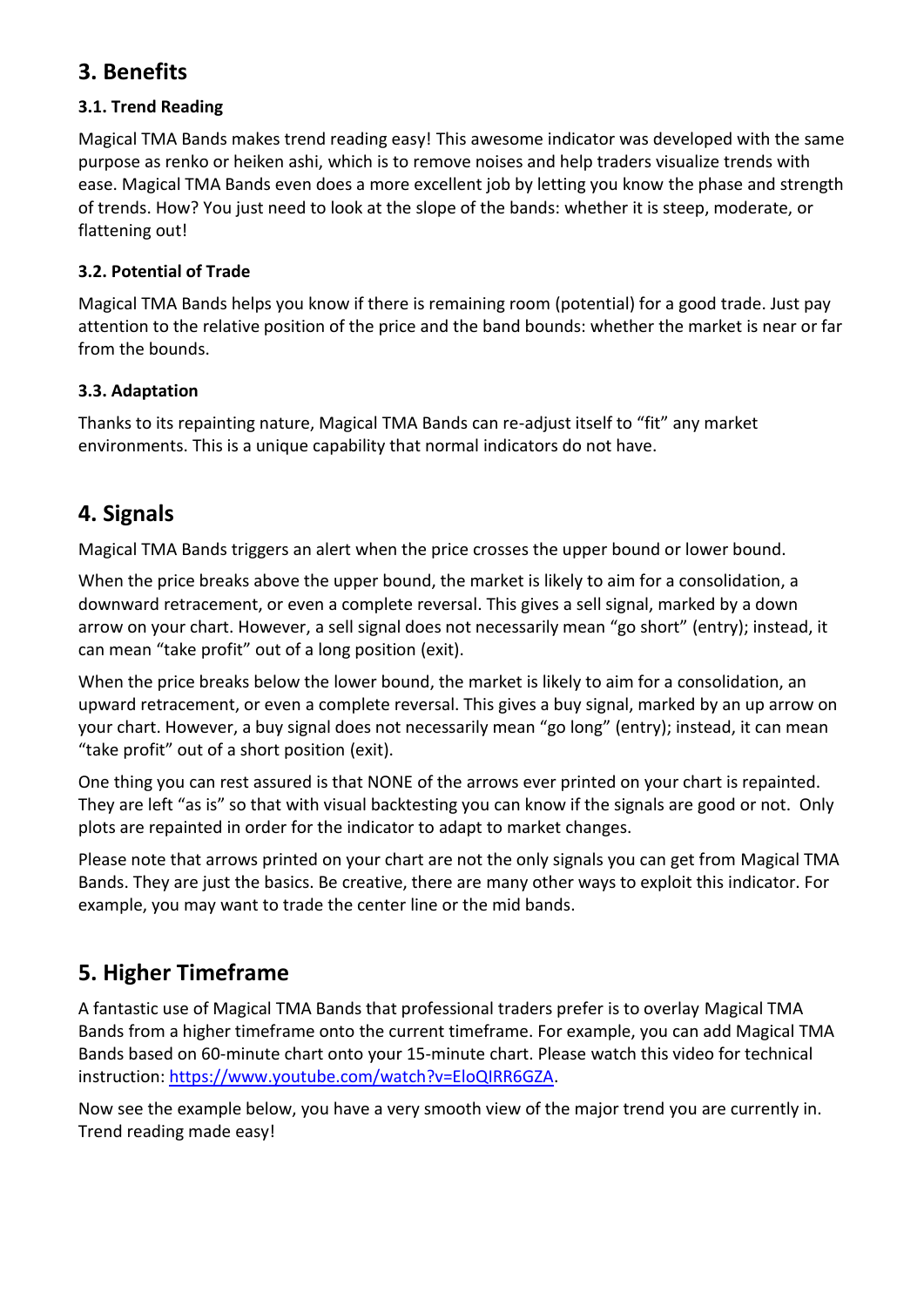

Please note that the center line of the higher-timeframe Magical TMA Bands is a very hard support/resistance. When the market reaches this line, it can reverse/retrace sharply or consolidate for a very long period. Therefore, trade carefully at this region.



You can use both Magical TMA Bands based on a higher timeframe and Magical TMA Bands based on the current timeframe at the same time. This way, you will have 2 sets of bands to monitor and compare: higher-timeframe bands and current-timeframe bands. A high-probability trade is to bet on their agreements: go long when both sets of bands head up, and go short when both go down. This is a very safe way to practice trend following.